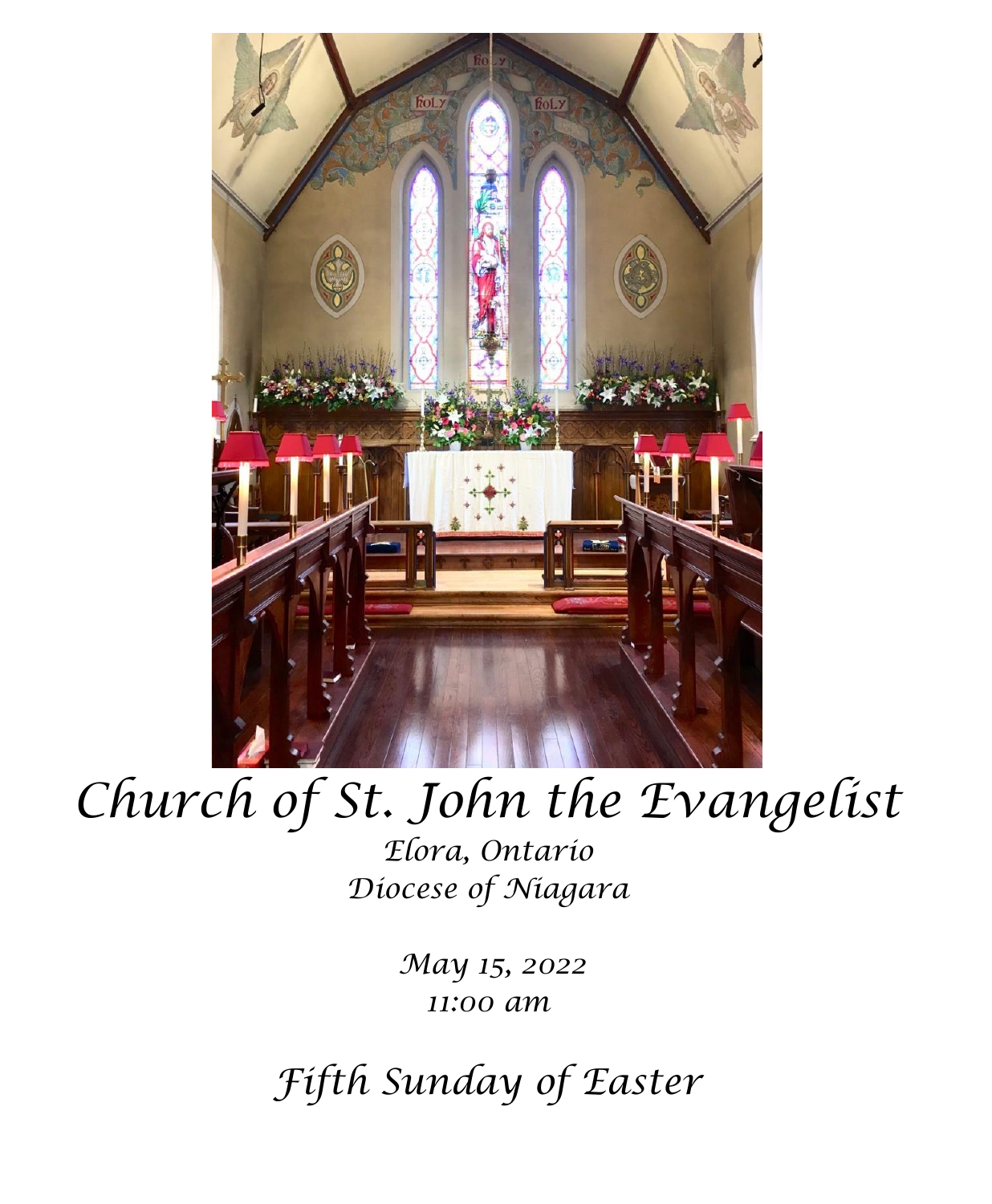# **Fifth Sunday of Easter May 15, 2022**

## **11:00 am Choral Eucharist (BCP)**

*Prayer books are available on the shelf in the transept aisle if you with to use one. This service is live-streamed from St. John's. Welcome to an in-person service at St. John's. Please keep your physical distance where possible. Wear a good fitting face mask. Use the hand sanitizer provided.*

------------------------------------------------------------

 *St. John's church sits on the traditional unceded territories of the Attawandaron, Mississauga, and Haudenosaunee First Nations. These lands are covered by the Between the Lakes Treaty and the Haldemand land grant. These lands are also part of The Dish With One Spoon Treaty, all subsequent newcomers have been invited into this treaty in the spirit of peace, friendship and respect. Today this land is home to many diverse Inuit, Metis and First Nations peoples.* 

#### **Mass Setting Missa Brevis Sancti Joannis de Deo** Joseph Haydn

**Introit Turn to me in Mercy** Sarah MacDonald **Sarah MacDonald** 

*O God, Father, Son, Holy Spirit Turn to me in mercy, as you always do to those who love your name. Amen.*

#### **Hymn 300 Christ is Made the Sure Foundation** (vv 1,3,5)

*Christ is made the sure foundation, Christ the head and cornerstone, chosen of the Lord, and precious, binding all the church in one, holy Zion's help forever, and her confidence alone.* *To this temple, where we call thee, come, O Lord of hosts, today; with thy wonted loving kindness, hear thy servants as they pray; and thy fullest benediction shed within its walls always.*

*Laud and honour to the Father, laud and honour to the Son, laud and honour to the Spirit, ever three, and ever one, one in might and one in glory, while unending ages run.*

#### **THE COLLECT FOR PURITY**

*Celebrant:* ALMIGHTY God, unto whom all hearts be open, all desires known, and from whom no secrets are hid: Cleanse the thoughts of our hearts by the inspiration of thy Holy Spirit, that we may perfectly love thee, and worthily magnify thy holy Name; through Christ our Lord. **Amen.**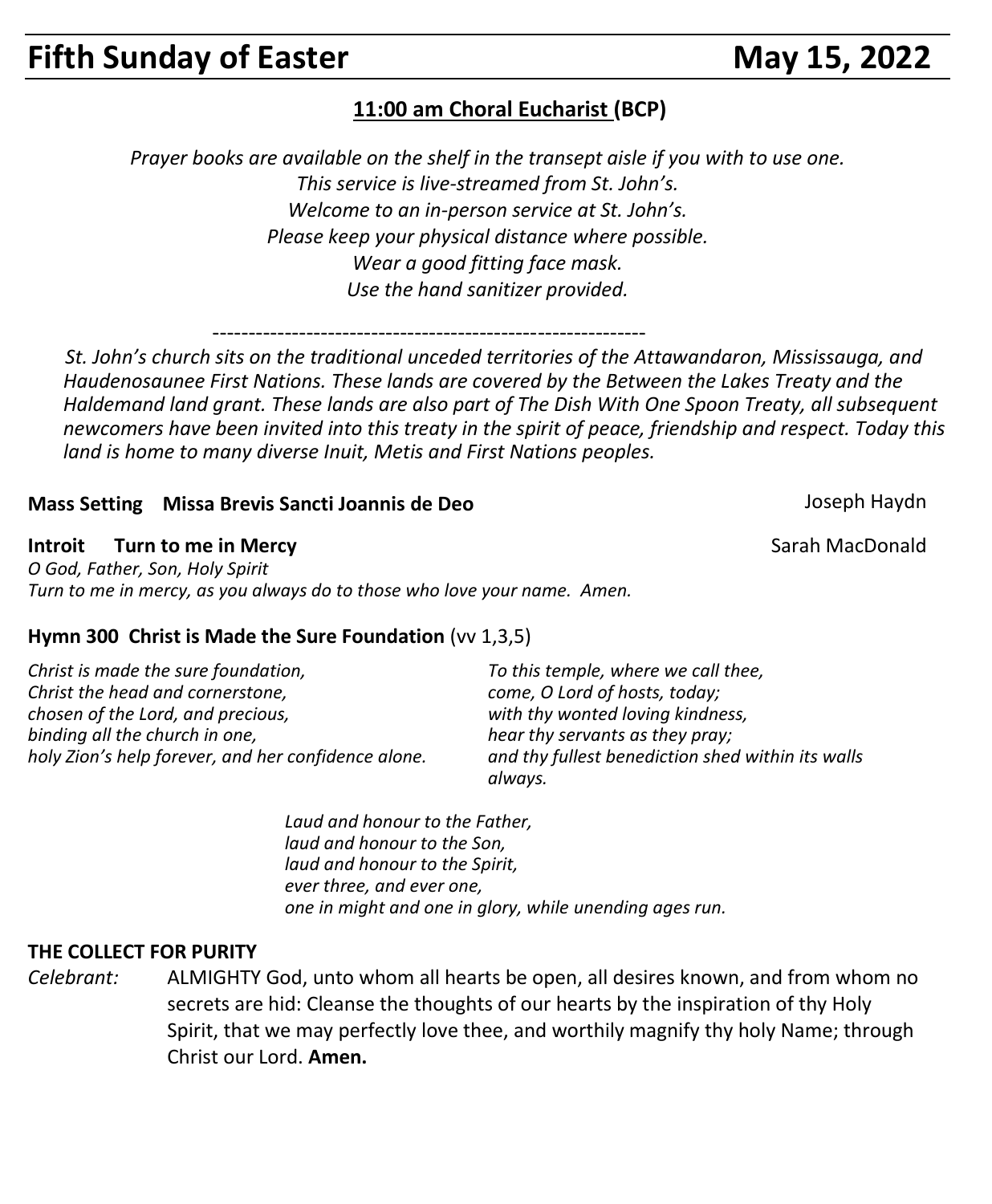*(congregation may be seated or kneel)* **SUMMARY OF THE LAW**

*Celebrant:* OUR Lord Jesus Christ said: Hear O Israel, The Lord our God is one Lord; and thou shalt love the Lord thy God with all thy heart, and with all thy soul, and with all thy mind, and with all thy strength. This is the first and great commandment. And the second is like unto it:

Thou shalt love thy neighbour as thyself. On these two commandments hang all the Law and the Prophets.

*People:* **Lord, have mercy upon us, and write both these thy laws in our hearts, we beseech thee.**

**Kyrie** (choir)

Lord, have mercy upon us. Christ, have mercy upon us. Lord, have mercy upon us.

**GLORIA** Merbecke

*(congregation please stand)*

Glory be to God on high, and in earth peace, good will towards all. We praise thee, we bless thee, we worship thee, we glorify thee, we give thanks to thee for thy great glory, O Lord God, heavenly King, God the Father Almighty.

O Lord, the only-begotten Son, Jesu Christ; O Lord God, Lamb of God, Son of the Father, that takest away the sin of the world, have mercy upon us. Thou that takest away the sin of the world, receive our prayer. Thou that sittest at the right hand of God the Father, have mercy upon us.

For thou only art holy; thou only art the Lord; thou only, O Christ, with the Holy Ghost, art most high in the glory of God the Father. **Amen.**

### **COLLECT**

*Celebrant:* O Lord, from whom all good things do come: Grant to us thy humble servants, that by thy holy inspiration we may think those things that be good, and by thy merciful guiding may perform the same; through our Lord Jesus Christ.

*People:* **Amen.**

#### **Reading Acts 11.1-18**

Now the apostles and the believers who were in Judea heard that the Gentiles had also accepted the word of God. So when Peter went up to Jerusalem, the circumcised believers criticized him, saying, "Why did you go to uncircumcised men and eat with them?" Then Peter began to explain it to them, step by step, saying, "I was in the city of Joppa praying, and in a trance I saw a vision. There was something like a large sheet coming down from heaven, being lowered by its four corners; and it came close to me. As I looked at it closely I saw four-footed animals, beasts of prey, reptiles, and birds of the air. I also heard a voice saying to me, 'Get up, Peter; kill and eat.' But I replied, 'By no means, Lord; for nothing profane or unclean has ever entered my mouth.' But a second time the voice answered from heaven, 'What God has made clean, you must not call profane.' This happened three times; then everything was pulled up again to heaven. At that very moment three men, sent to me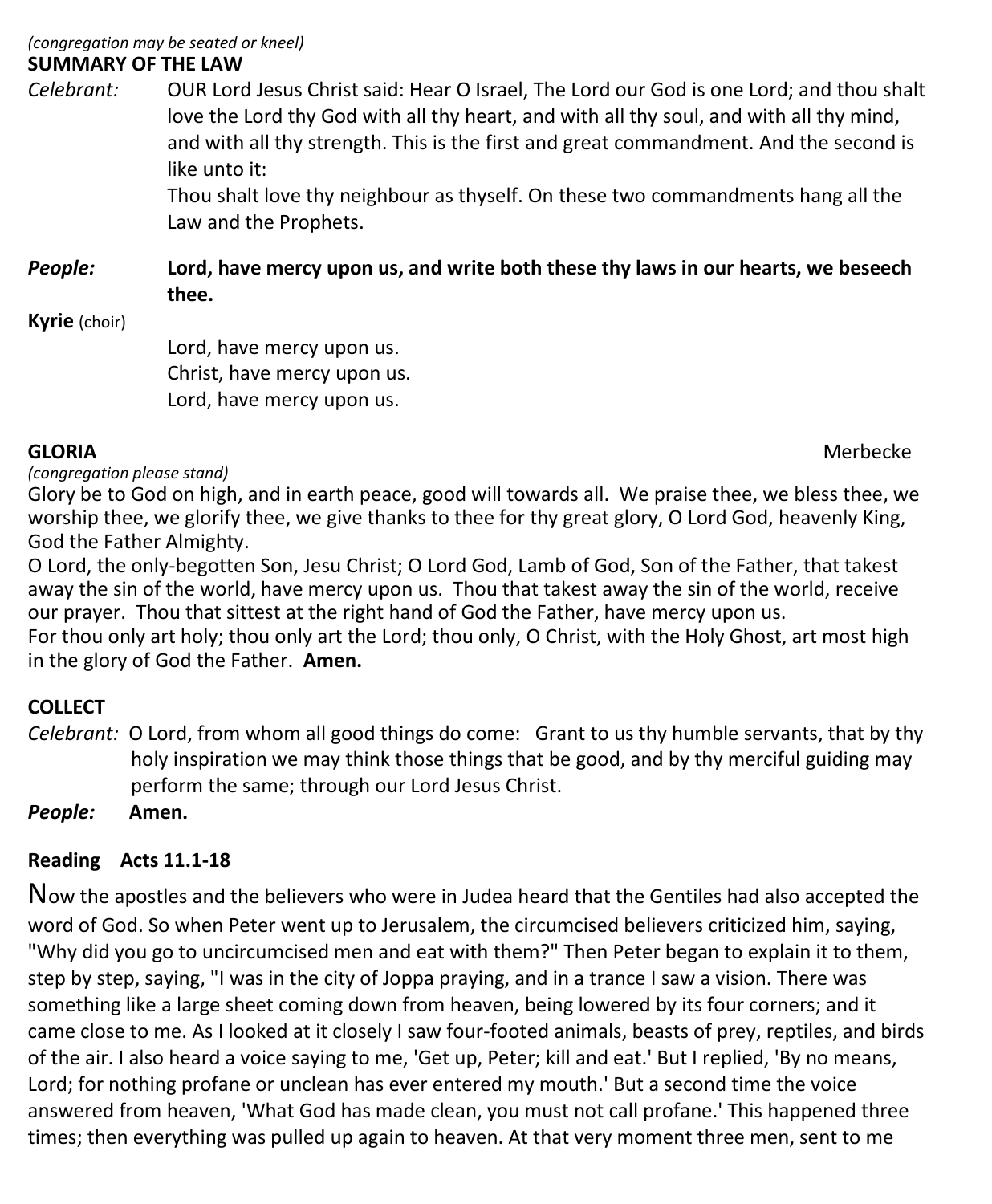from Caesarea, arrived at the house where we were. The Spirit told me to go with them and not to make a distinction between them and us. These six brothers also accompanied me, and we entered the man's house. He told us how he had seen the angel standing in his house and saying, 'Send to Joppa and bring Simon, who is called Peter; he will give you a message by which you and your entire household will be saved.' And as I began to speak, the Holy Spirit fell upon them just as it had upon us at the beginning. And I remembered the word of the Lord, how he had said, 'John baptized with water, but you will be baptized with the Holy Spirit.' If then God gave them the same gift that he gave us when we believed in the Lord Jesus Christ, who was I that I could hinder God?" When they heard this, they were silenced. And they praised God, saying, "Then God has given even to the Gentiles the repentance that leads to life."

#### **Psalm 148** *(plainchant)*

O praise the Lord from the heavens: praise him in the heights. Praise him, all ye angels of his; praise him all his host. Praise him, sun and moon: praise him, all ye stars of light. Praise him, all ye heavens, and ye waters that are above the heavens. Let them praise the Name of the Lord; for he commanded and they were created. He hath made them fast for ever and ever; he hath given them a law which shall not be broken. Praise the Lord from the earth, ye dragons and all deeps; Fire and hail, snow and vapour, wind and storm, fulfilling his word; Mountains and all hills; fruitful trees and all cedars; Beasts and all cattle; creeping things and feathered fowls; Kings of the earth, and all peoples; princes and all judges of the world; Young men and maidens together; old men and children; Let them praise the Name of the Lord; for his Name only is excellent, and his glory above heaven and earth. He shall exalt the horn of his people; all his saints shall praise him: even the children of Israel, even the people that serveth him.

#### *(please stand)*

#### **GOSPEL**

- *Reader:*The Lord be with you.
- *People:* **And with thy spirit.**
- *Reader:* The Holy Gospel is written in the 13<sup>th</sup> chapter of the gospel according to John beginning at the 31<sup>st</sup> verse.

*People:* **Glory be to thee, O Lord.**

When he had gone out, Jesus said, "Now the Son of Man has been glorified, and God has been glorified in him. If God has been glorified in him, God will also glorify him in himself and will glorify him at once. Little children, I am with you only a little longer. You will look for me; and as I said to the Jews so now I say to you, 'Where I am going, you cannot come.' I give you a new commandment, that you love one another. Just as I have loved you, you also should love one another. By this everyone will know that you are my disciples, if you have love for one another." The Gospel of Christ.

*People:* **Praise be to thee, O Christ.**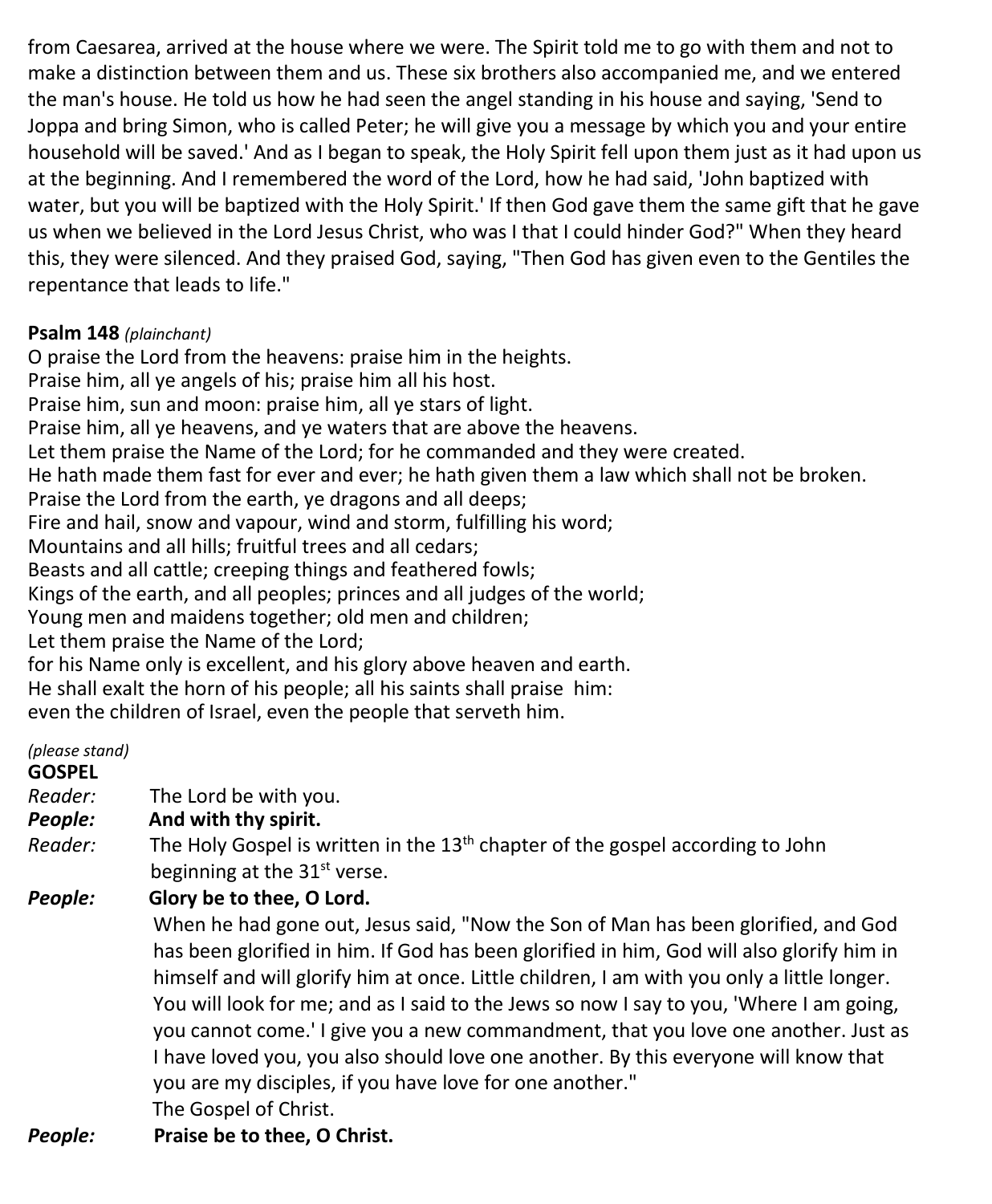*Celebrant:* I BELIEVE in one God

*People:* **the Father Almighty, Maker of heaven and earth, and of all things visible and invisible:**

> **And in one Lord Jesus Christ, the only begotten Son of God, begotten of the Father before all worlds; God, of God; light, of light; very God, of very God; begotten, not made; being of one substance with the Father; through whom all things were made: who for us and for our salvation came down from heaven, and was incarnate by the Holy Ghost of the Virgin Mary, and was made man, and was crucified also for us under Pontius Pilate. He suffered and was buried, and the third day he rose again according to the Scriptures, and ascended into heaven, and sitteth on the right hand of the Father. And he shall come again with glory to judge both the quick and the dead: whose kingdom shall have no end.**

> **And I believe in the Holy Ghost, the Lord, the Giver of life, who proceedeth from the Father and the Son, who with the Father and the Son together is worshipped and glorified, who spake by the prophets. And I believe one, holy, catholic, and apostolic church. I acknowledge one baptism for the remission of sins. And I look for the resurrection of the dead, and the life of the world to come. Amen.**

#### **Hymn 484 In Christ There is no East or West** St. Bernard St. Bernard

*In Christ there is no east or west, in Christ no south or north, but one great fellowship of love throughout the whole wide earth.*

*In Christ shall true hearts everywhere their high communion find, whose service is the golden cord close binding humankind.*

**SERMON** Rev'd Canon Paul Walker

#### **Anthem Upon Your Heart Community Community Community Community Community Community Community Community Community**

*Set me as a seal upon your heart, as a seal upon your arm, for love is strong as death.*

*Many waters cannot quench love, neither can the floods drown it.*

*If you keep my commandments, you shall abide in my love. Love one another as I have loved you, then shall your joy be complete.*

#### **PREPARATION OF THE GIFTS**

During the Anthem the Celebrant prepares the elements for Communion.

*Join hands, disciples of the faith, what e'er your race may be; who serves my God in truth and love is surely kin to me.*

*In Christ now meet both east and west, in Christ meet south and north; all faithful souls are joined in one throughout the whole wide earth.*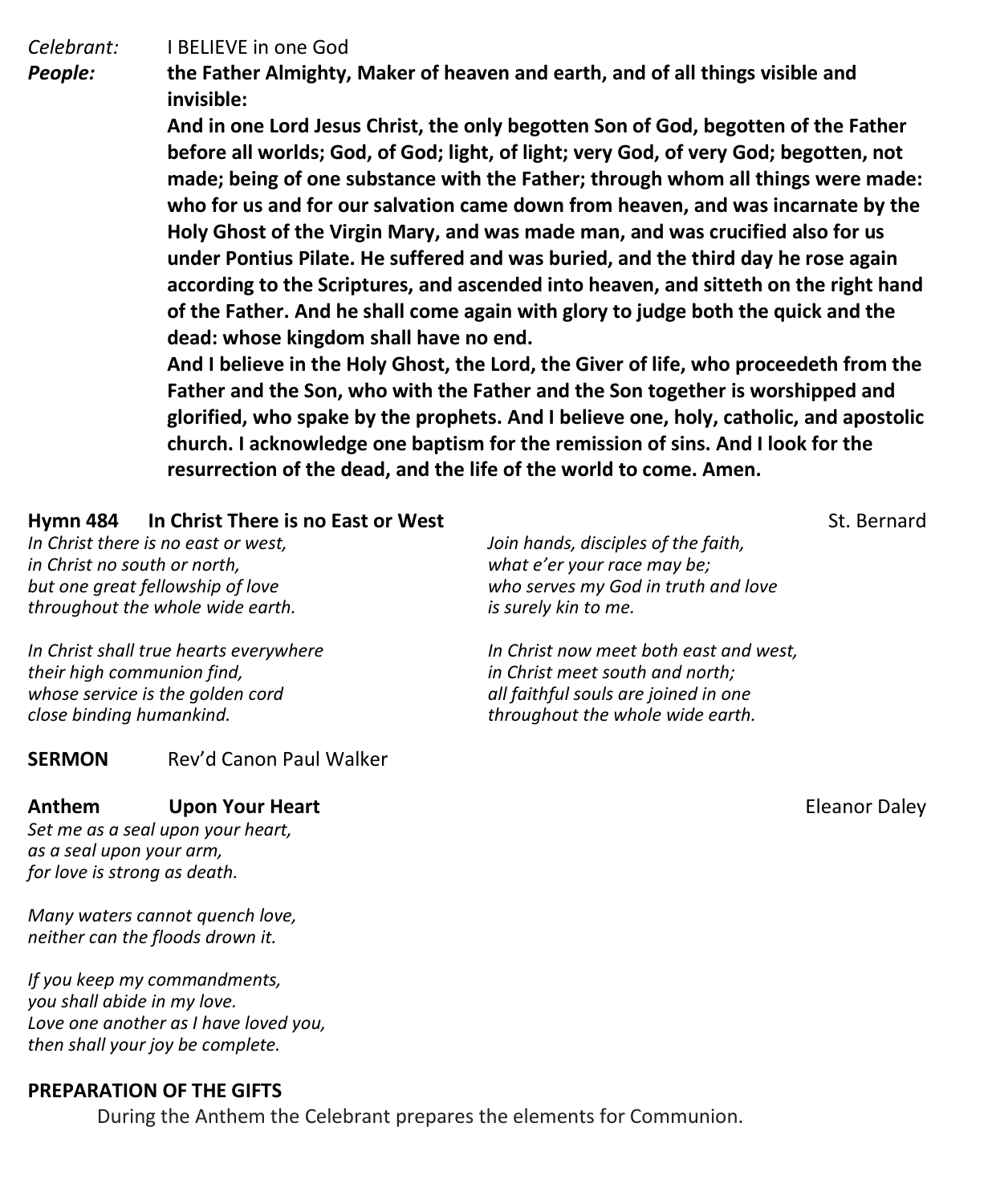*"Worthy is the Lamb that was slain to receive power, and riches, and wisdom, and strength, and honour, and glory, and blessing." (Revelation 5.12)*

#### **PRAYERS**

Almighty and everliving God, who by thy holy Apostle hast taught us to make prayers and supplications, and to give thanks, for all people: We humbly beseech thee most mercifully to accept our alms and oblations, and to receive these our prayers, which we offer unto thy Divine Majesty; beseeching thee to inspire continually the universal Church with the spirit of truth, unity, and concord: And grant that all they that do confess thy holy Name may agree in the truth of thy holy Word, and live in unity and godly love.

We beseech thee also to lead all nations in the way of righteousness; and so to guide and direct their governors and rulers, that thy people may enjoy the blessings of freedom and peace: And grant unto thy servant *ELIZABETH* our Queen, and to all that are put in authority under her, that they may truly and impartially administer justice, to the maintenance of thy true religion and virtue.

Give grace, O heavenly Father, all Bishops, Priests and Deacons, and specially to thy servant Susan, our Bishop, that they may both by their life and doctrine set forth thy true and living Word, and rightly and duly administer thy holy Sacraments: Prosper, we pray thee, all those who proclaim the Gospel of thy kingdom among the nations: And to all thy people give thy heavenly grace, and specially to this congregation here present, that, with meek heart and due reverence they may hear and receive thy holy Word; truly serving thee I holiness and righteousness all the days of their life.

And we most humbly beseech thee of thy goodness, O Lord, to comfort and succour all them, who in this transitory life as in trouble, sorrow, need, sickness, or any other adversity, *especially those for whom our prayers are desired.*

We remember before thee, O Lord, all t hy servants departed this life in thy faith and fear: and we bless thy holy Name for all who in life and death have glorified thee; beseeching thee to give us grace that, rejoicing in their fellowship, we may follow their good examples, and with them be partakers of thy heavenly kingdom.

Grant this, O Father, for Jesus Christ's sake, our only Mediator and Advocate, to whom, with thee and the Holy Ghost, be all honour and glory, world without end. **Amen.**

#### **CONFESSION AND ABSOLUTION**

*Leader:* YE that do truly and earnestly repent you of your sins, and are in love and charity with your neighbours, and intend to lead the new life, following the commandments of God, and walking from henceforth in his holy ways: draw near with faith, and take this holy sacrament to your comfort; and make your humble confession to Almighty God.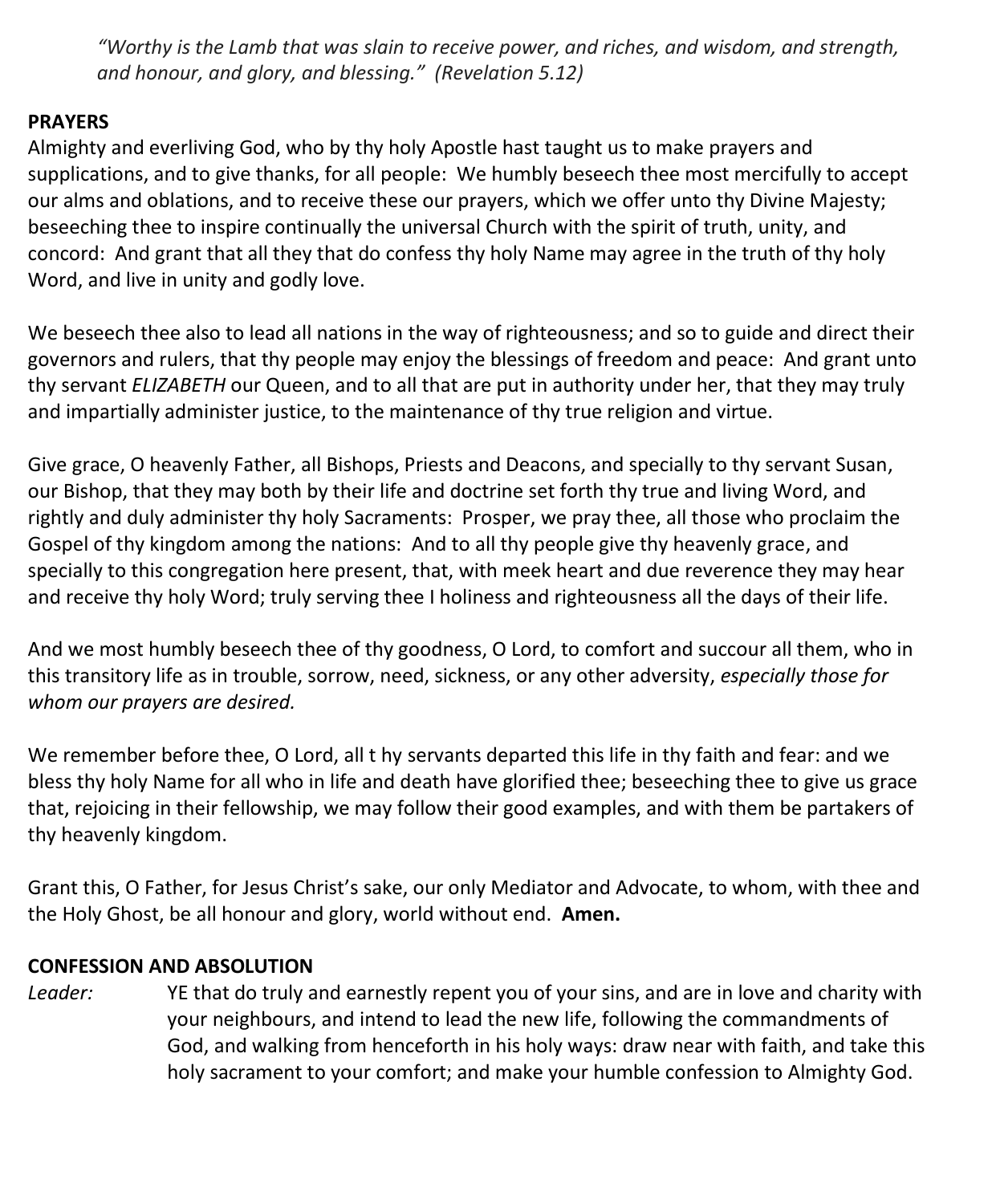*Celebrant:* ALMIGHTY God,

- *All:* **Father of our Lord Jesus Christ, maker of all things, judge of all people: we acknowledge and confess our manifold sins and wickedness, which we from time to time most grievously have committed, by thought, word, and deed, against thy divine majesty. We do earnestly repent, and are heartily sorry for these our misdoings. Have mercy upon us, most merciful Father; for thy Son our Lord Jesus Christ's sake, forgive us all that is past; and grant that we may ever hereafter serve and please thee in newness of life, to the honour and glory of thy Name; through Jesus Christ our Lord. Amen.**
- *Celebrant:* ALMIGHTY God, our heavenly Father, who of his great mercy hath promised forgiveness of sins to all them that with hearty repentance and true faith turn unto him: have mercy upon you; pardon and deliver you from all your sins; confirm and strengthen you in all goodness; and bring you to everlasting life; through Jesus Christ our Lord.
- *All:* **Amen.**
- *Leader:* Hear what comfortable words our Saviour Christ saith unto all that truly turn to him: Come unto me all that labour and are heavy laden, and I will refresh you. - *Matthew 11:28*

God so loved the world, that he gave his only begotten Son, to the end that all that believe in him should not perish, but have eternal life. - *John 3:16.*

Hear also what Saint Paul saith:

This is a true saying, and worthy of all to be received, that Christ Jesus came into the world to save sinners. - *1 Timothy 1:15.*

Hear also what Saint John saith.

If any one sin, we have an Advocate with the Father, Jesus Christ the righteous; and he is the propitiation for our sins. - *1 St John 2:1, 2*.

#### **THANKSGIVING AND CONSECRATION**

*(Choir stand) Celebrant:* The Lord be with you; *Choir:* And with thy spirit. Celebrant: Lift up your hearts; *Choir:* We lift them up unto the Lord. Celebrant*:* Let us give thanks unto our Lord God; *Choir*: It is meet and right so to do. Celebrant*:* It is very meet, right, and our bounden duty that we should at all times and in all places give thanks unto thee, O Lord, Holy Father, Almighty, Everlasting God, Creator and preserver of all things. But chiefly are we bound to praise thee for the glorious Resurrection of thy Son Jesus Christ our Lord: for he is the very Paschal Lamb, which was offered for us, and hath taken away the sin of the world; who by his death hath destroyed death, and by his rising to life again hath restored to us everlasting life.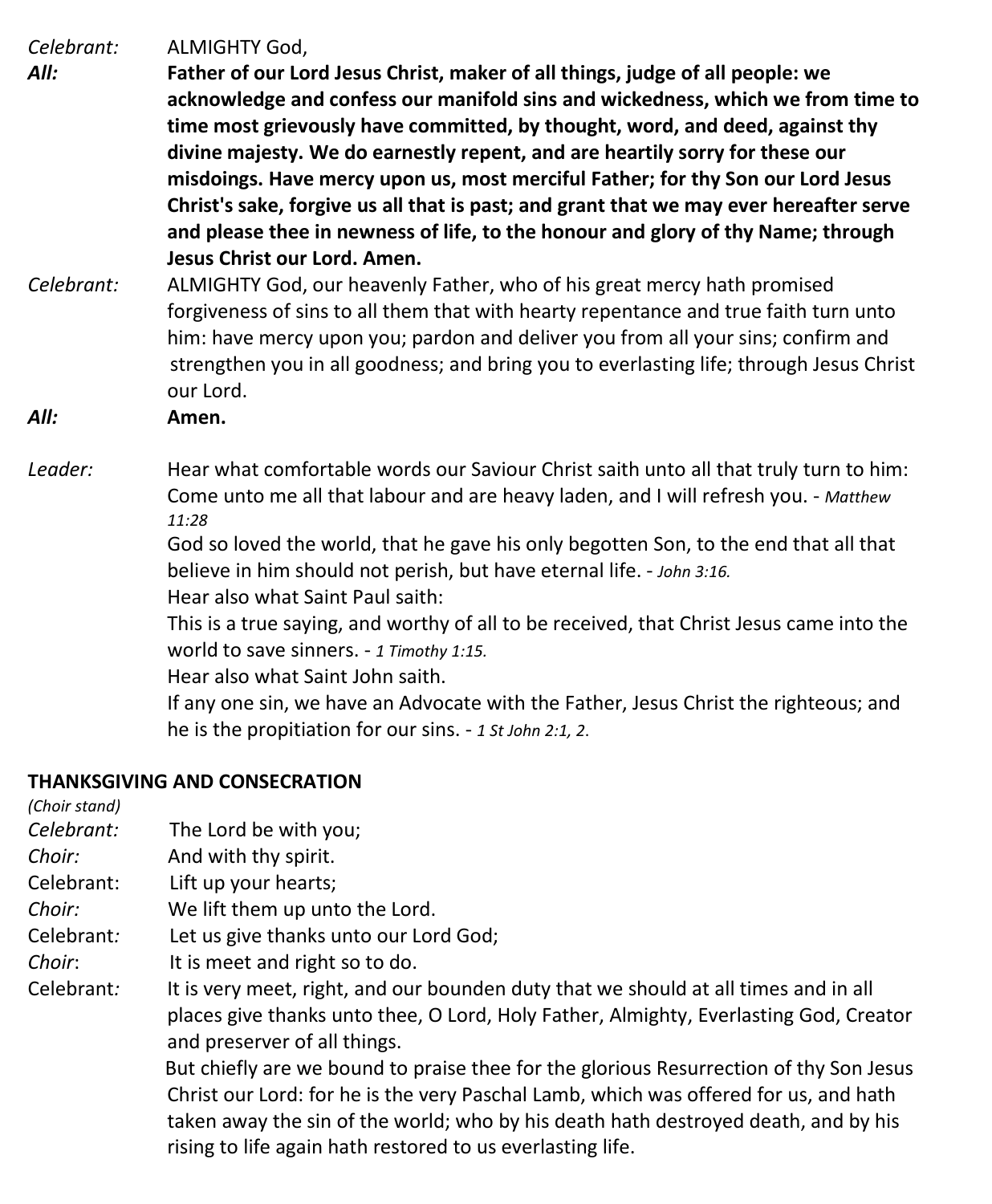Therefore with Angels and Archangels, and with the whole company of heaven, we laud and magnify thy glorious Name; evermore praising thee and saying:

*Choir* **Holy, Holy, Holy, Lord God of hosts,**  heaven and earth are full of thy glory. Glory be to thee, O Lord Most High. Blessed is he who cometh in the name of the Lord, Hosanna in the Highest.

#### **PRAYER OF CONSECRATION**

*Celebrant*: BLESSING and glory and thanksgiving be unto thee Almighty God, our heavenly Father, who of thy tender mercy didst give thine only Son Jesus Christ to take our nature upon him, and to suffer death upon the Cross for our redemption; who made there, by his one oblation of himself once offered, a full, perfect, and sufficient sacrifice, oblation, and satisfaction, for the sins of the whole world; and did institute, and in his holy Gospel command us to continue, a perpetual memorial of that his precious death, until his coming again.

> Hear us, O merciful Father, we most humbly beseech thee; and grant that we receiving these thy creatures of bread and wine, according to thy Son our Saviour Jesus Christ's holy institution, in remembrance of his death and passion, may be partakers of his most blessed Body and Blood; who, in the same night that he was betrayed, took Bread; and, when he had given thanks, he brake it; and gave it to his disciples, saying, Take, eat; this is my Body which is given for you: Do this in remembrance of me. Likewise after supper he took the Cup; and, when he had given thanks, he give it to them, saying, Drink ye all, of this; for this is my Blood of the new Covenant, which is shed for you and for many for the remission of sins: Do this, as oft as ye shall drink it, in remembrance of me.

> Wherefore, O Father, Lord of heaven and earth, we thy humble servants, with all thy holy Church, remembering the precious death of thy beloved Son, his mighty resurrection, and glorious ascension, and looking for his coming again in glory, do make before thee, in this sacrament of the holy Bread of eternal life and the Cup of everlasting salvation, the memorial which he hath commanded; And we entirely desire thy fatherly goodness mercifully to accept this our sacrifice of praise and thanksgiving, most humbly beseeching thee to grant, that by the merits and death of thy Son Jesus Christ, and through faith in his blood, we and all thy whole Church may obtain remission of our sins, and all other benefits of his passion; And we pray that by the power of thy Holy Spirit, all we who are partakers of this holy Communion may be fulfilled with thy grace and heavenly benediction; through Jesus Christ our Lord, by whom and with whom, in the unity of the Holy Spirit, all honour and glory be unto thee, O Father Almighty, world without end.

*All:* **Amen.**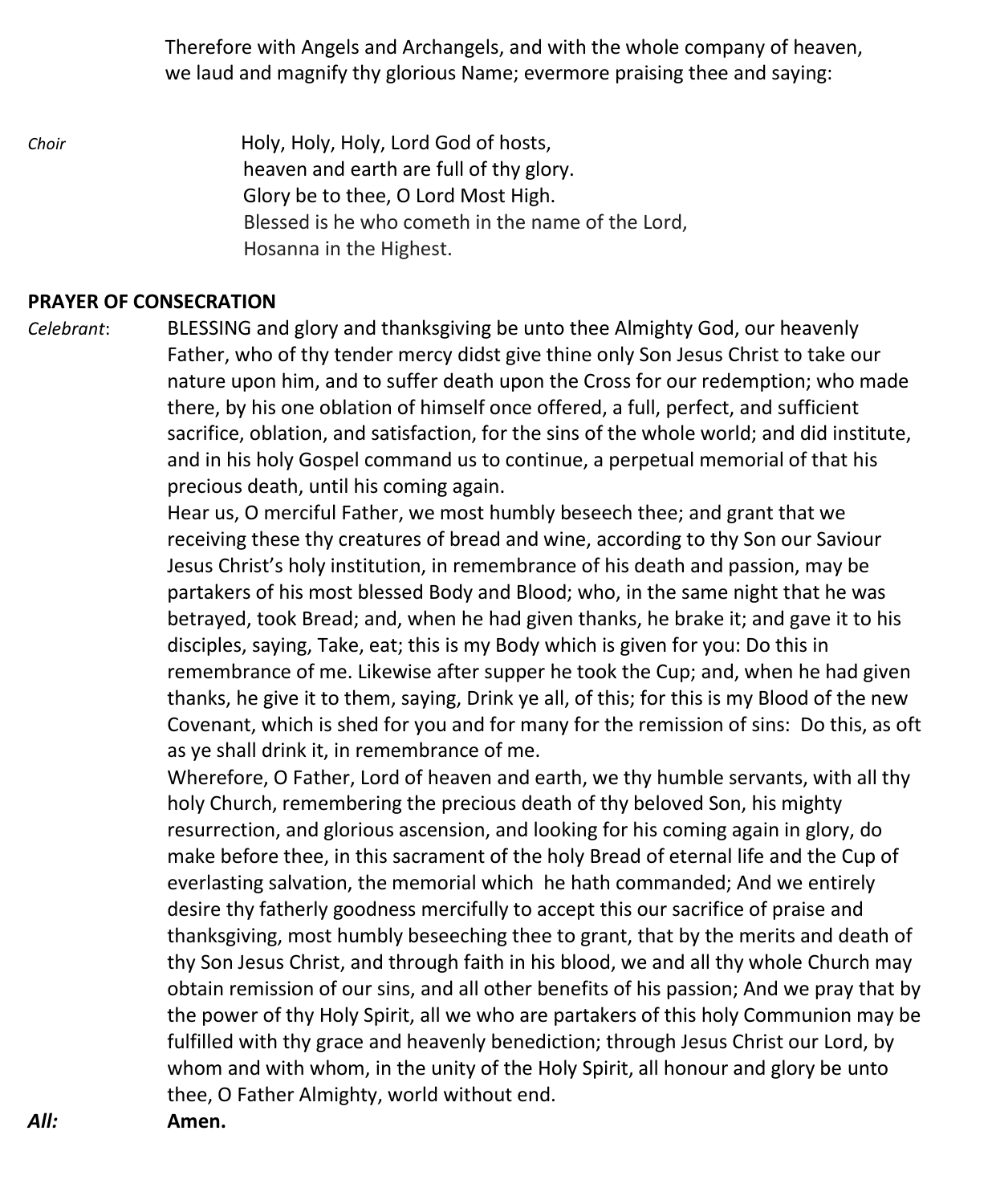*Celebrant:* The peace of the Lord be always with you; *All:* **And with thy Spirit.**

*All:* **We do not presume to come to this thy Table, O merciful Lord, Trusting in our own righteousness, But in thy manifold and great mercies. We are not worthy So much as to gather up the crumbs under thy Table. But thou art the same Lord, Whose property is always to have mercy: Grant us therefore, gracious Lord, So to eat the Flesh of thy dear Son Jesus Christ, And to drink his Blood, That our sinful bodies May be made clean by his Body, And our souls washed through his most precious Blood, And that we may evermore dwell in him, And he in us. Amen.**

**Choir:** Agnus Dei

#### **Administration of Communion**

You are invited to receive communion in one kind from one of two standing stations: one station at the chancel steps, and one at the cross of the main aisle. Please keep your distance from members of other  *families.*

 *Please keep your face mask on while you hear the words of administration or blessing. If you do not wish to receive the sacrament, you are welcome to come forward for a blessing.*

#### **PRAYERS AFTER COMMUNION**

*Celebrant:* Let us pray.

OUR Father

- *All:* **who art in heaven, hallowed be thy name, thy kingdom come, thy will be done, on earth as it is in heaven. Give us this day our daily bread; and forgive us our trespasses, as we forgive them that trespass against us; and lead us not into temptation, but deliver us from evil. For thine is the kingdom, the power, and the glory, for ever and ever. Amen.**
- *Celebrant:* Almighty and everliving God, we most heartily thank thee that thou dost graciously feed us, in these holy mysteries, with the spiritual food of the most precious body and blood of thy Son our Saviour Jesus Christ; assuring us thereby of thy favour and goodness towards us; and that we are living members of his mystical body, which is the blessed company of all faithful people; and are also heirs through hope of thy everlasting kingdom.
- *All:* **And here we offer and present unto thee, O Lord, ourselves, our souls and bodies, to be a reasonable, holy, and living sacrifice unto thee. And although we are unworthy, yet we beseech thee to accept this our bounden duty and service, not weighing our merits, but pardoning our offences; through Jesus Christ our Lord, to whom, with thee and the Holy Ghost, be all honour and glory, world without end. Amen.**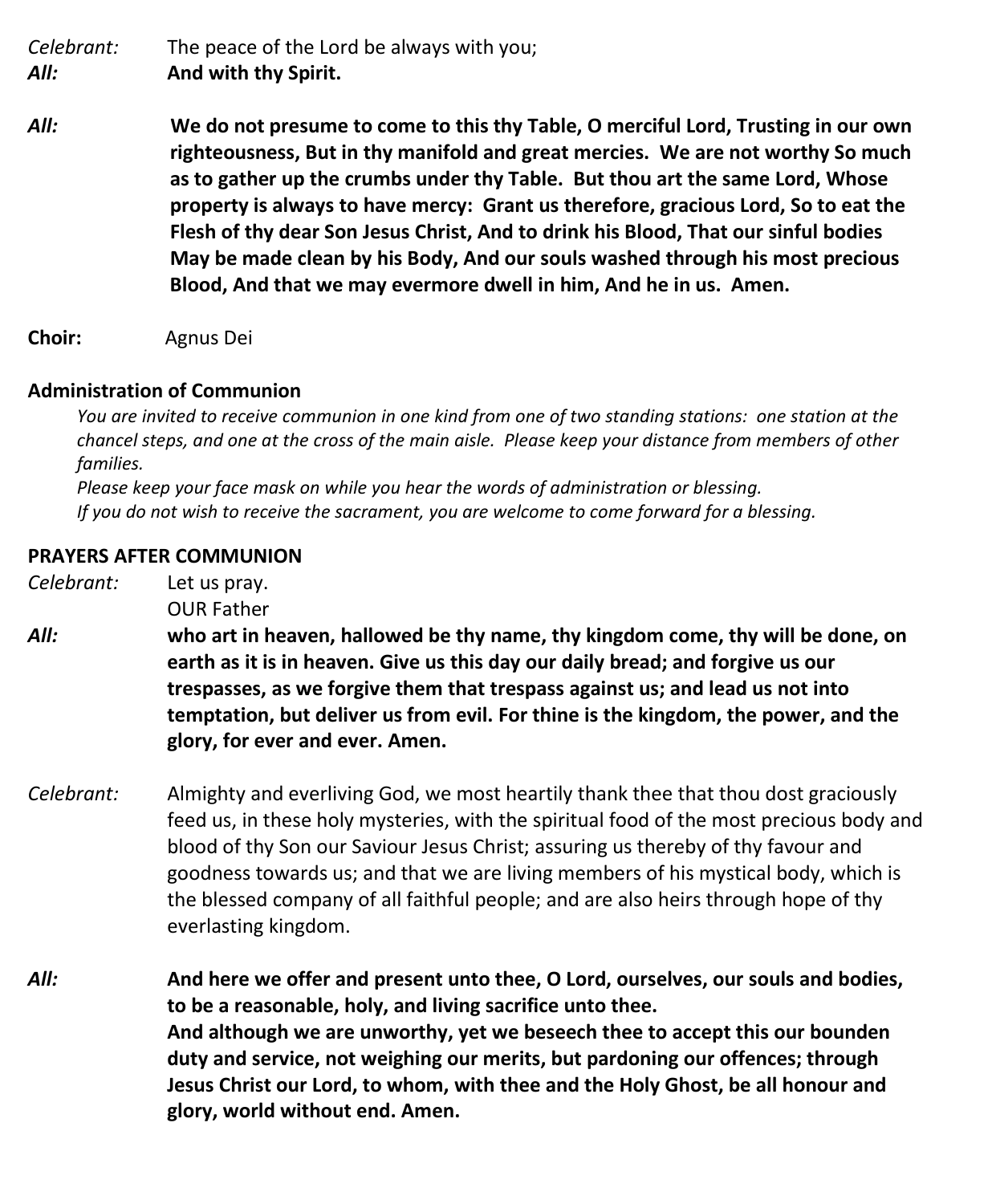#### **BLESSING**

#### **Hymn 486 Love Divine, All Loves Excelling** (vv 1,2,3) Hyfrydol Hyfrydol

*Love divine, all loves excelling, joy of heaven to earth come down, fix in us thy humble dwelling; all thy faithful mercies crown. Jesus, thou art all compassion; pure, unbounded love thou art; visit us with thy salvation, enter every trembling heart.*

*Come, almighty to deliver; let us all thy grace receive, suddenly return, and never, never more thy temples leave. Thee we would be always blessing, serve thee as thy hosts above, pray and praise thee without ceasing, glory to thy perfect love.*

*Finish, then, thy new creation; pure and spotless let us be; let us see thy great salvation perfectly restored in thee, changed from glory into glory; till in heaven we take our place, till we cast our crowns before thee, lost in wonder, love, and praise.*

#### **POSTLUDE** Concerto in F (first movement) **CONCERT CONCERT CONCERT CONCERT CONCERT** CONCERT CONCERT CONCERT CONCERT

| Readers        | Judy Bates, Felicia Gow                                                 |
|----------------|-------------------------------------------------------------------------|
| <b>Singers</b> | Lesley Bouza, Audrey Coates, Rebecca McKay, Janelle Santi, Kate Wright, |
|                | Rachel Barreca, Autumn Debassige, Sarah Pearson, Christina              |
|                | Stelmacovich, Lanny Fleming, Quade Nielsen, Jeffrey Smith, Michael      |
|                | Cressman, Alan MacDonald, Luke MacLean, Matt Oxley                      |
| Altar Guild    | Mardy Langford, Wendy Donohue                                           |
| Flower Guild   | Sylvia Arthur                                                           |
| Technician     | <b>Steve Hornett</b>                                                    |

Flowers are to the glory of God and in loving memory of Veronica Punnett, the gift of her husband Gerald.

# **Announcements for May 15, 2022**

#### **Welcome to St. John's**

Please wear a face mask, keep a physical distance where possible, and use hand sanitizers provided. The back section of pews on the left side is designated for people who wish to keep a physical distance.

#### **Generous Giving**

You are invited to give generously to support the ministry of St. John's.

You can request a box of Offering Envelopes; use monthly Pre-Authorized Giving (P.A.G.); or make a donation by electronic transfer to [treasurer.stjohnselora@gmail.com.](mailto:treasurer.stjohnselora@gmail.com) Offering plates and P.A.G. forms are available at both doors of the church.

For more information on Giving to St. John's contact Steve Hornett at 519-846-5911.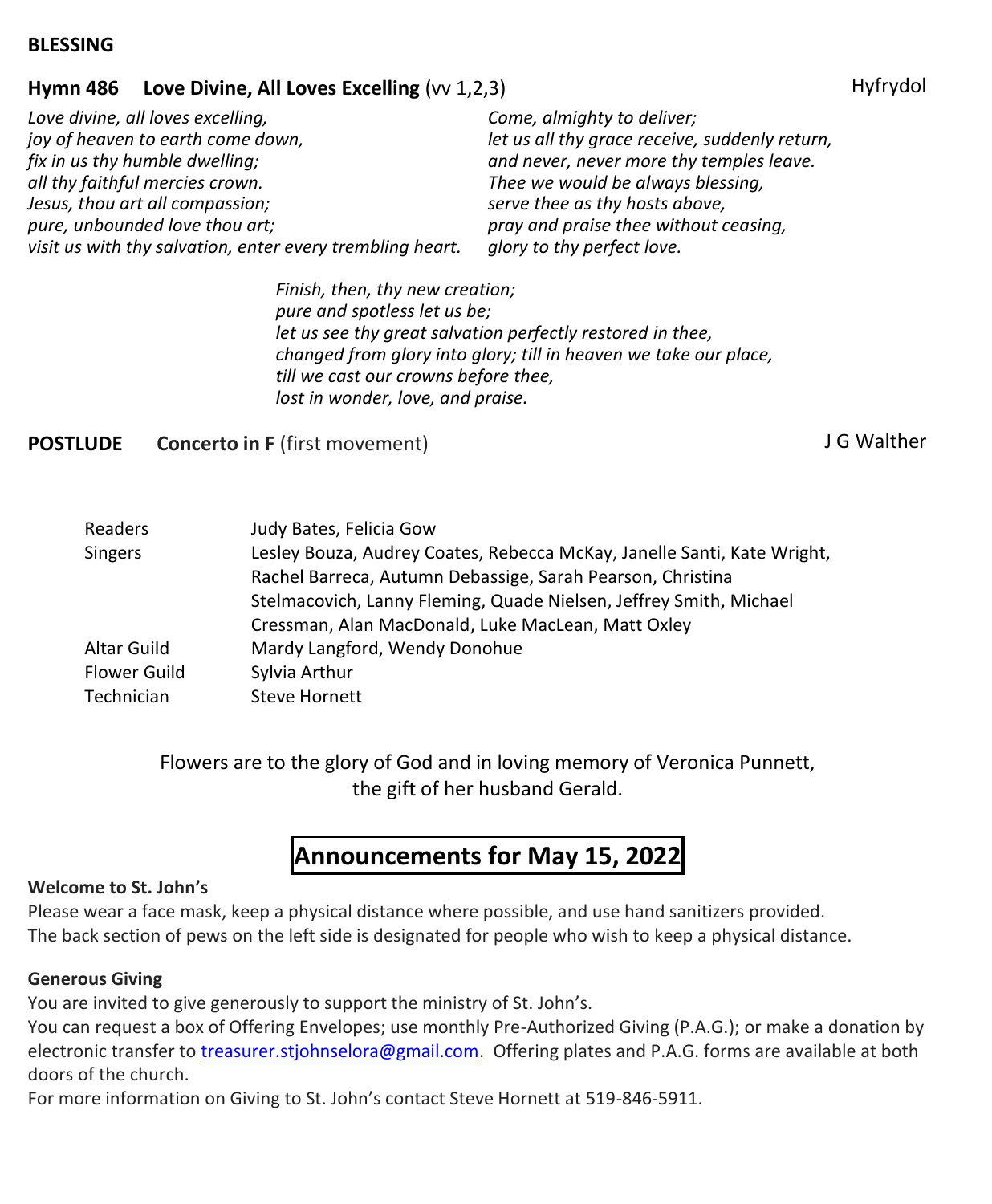| This Week at St. John's |                                                                  |
|-------------------------|------------------------------------------------------------------|
| Tuesday                 | 5:30 p.m. Volunteer Choir Rehearsal                              |
| Wednesday               | 10:00 a.m. Holy Communion                                        |
|                         | 10:00 a.m. Knitted Creature Shop OPEN                            |
|                         | 10:30 a.m. Knitters and Quilters                                 |
| Thursday                | 9:00 a.m. Morning Prayer on Zoom                                 |
|                         | 3:30 p.m. "No Book" Book Study                                   |
|                         | 7:30 p.m. Parish Choir Rehearsal                                 |
| Sunday                  | 8:00 a.m. Holy Communion (BCP)                                   |
|                         | 9:00 a.m. Holy Eucharist (BAS) with Volunteer Choir              |
|                         | 10:00 a.m. Holy Communion (BCP) at Christ Church Chapel, Drayton |
|                         | 11:00 a.m. Choral Mattins (BCP) with Octet                       |

#### **Knitted Creatures for Ukraine**

A member of the Knitters and Quilters has made children's slippers, dinosaurs, baby outfits, bears and snuggle bugs. A sample of the items are available in the Narthex, and a more full selection is on display in the Parish Centre. All proceeds go to support refugees and injured civilians in Ukraine through PWRDF. Someone will be in the Parish Centre on Wednesday morning, 10-12. You can pay by cash or by E-transfer.

#### **Easter Season Appeal for Choir Fund**

We seek to continue to engage people in the Sunday morning experience of St. John's. The full Parish Choir is here to provide you with an inspiring choral experience during the season of Easter. So you and others can enjoy this experience, the Wardens invite you to give a financial gift to the Choir Fund to support our singers. Easter is an opportunity for us to enjoy the full Parish Choir for the first time in over two years. You can join us in extending your gratitude for the singers' commitment to our choral tradition by marking your donation "CHOIR FUND".

#### **Next Sunday**

Patrick is participating in and helping organize the Podium Choral Conference and Festival in Toronto next weekend, so while he is away we will have an octet for Choral Matins at 11:00 a.m. on Sunday May 22nd.

#### **Florence Nightingale**

As we conclude Nursing Awareness Week it is good to remember Florence Nightingale, who we commemorated this past Thursday in the Canadian Church Calendar, and to thank those who are involved in the nursing profession today. If you are unaware of the connection that St. John's has with Florence Nightingale, please help yourself to the brochure in the narthex and take a look at the Florence Nightingale display by the organ.

#### **TRC Banner**

The quilted banner beside the Paschal Candle was featured in a front page story in the Niagara Anglican this month. This banner was designed by Jane Rajantie and created by stitching over 100 orange ribbons that were tied to trees to mark the first Truth and Reconciliation Day in Canada last September. The banner is present in our liturgies and meetings to create a space for the voices of those who died in the residential school system in Canada, the murdered and missing indigenous women and girls, and to remind us all of our commitment to learn and work towards reconciliation with indigenous peoples in Canada. For the full story see the article on in the narthex. If you do not receive a copy of the Anglican Journal and Niagara Anglican published each month, please let us know.